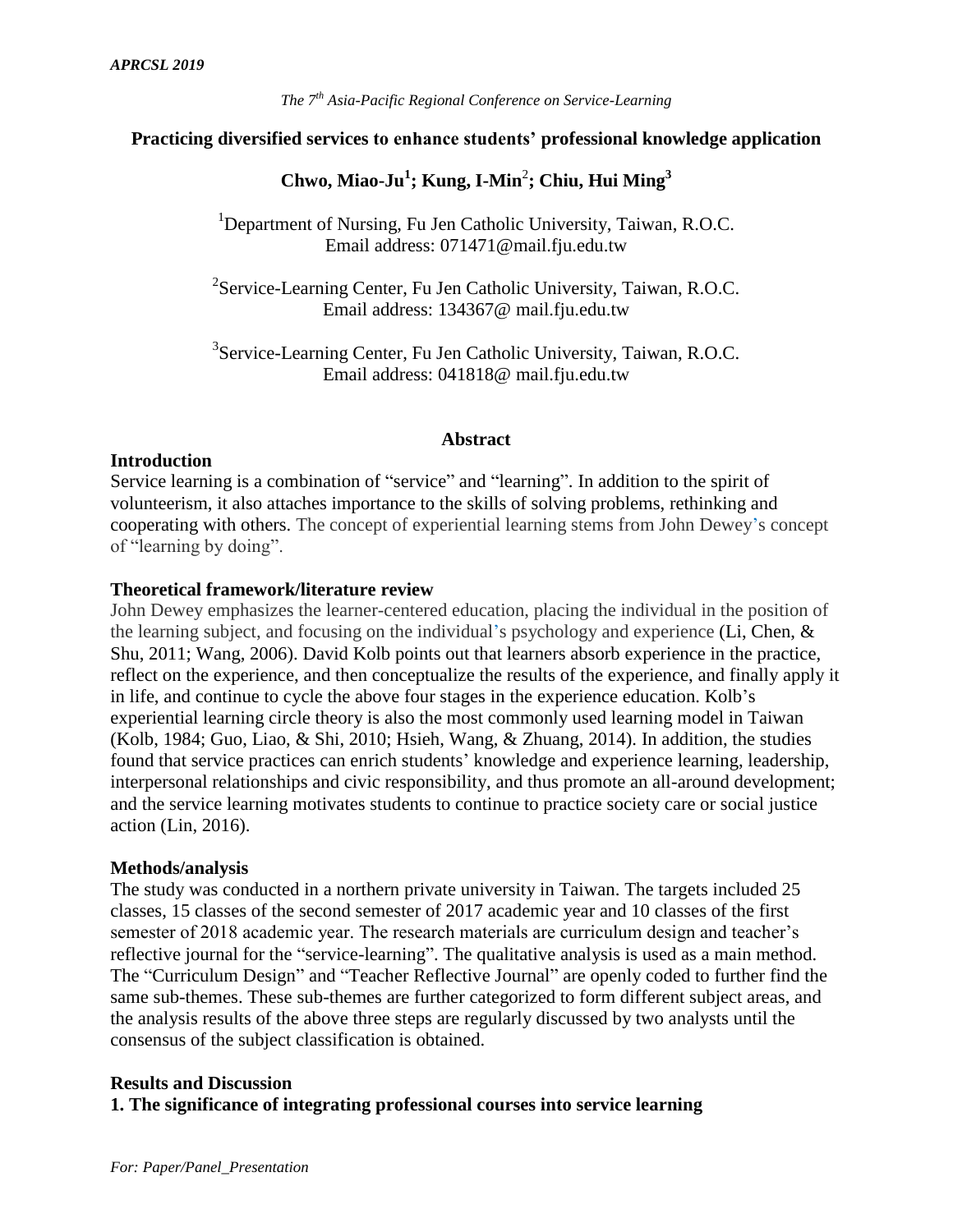## (**1) To enhance the student's communication skills through the service process.**

*"Learn to treat patients as family" (Life and Death Studies), "Through interacting with people of different ages, it increases the expression ability." (Analytical Chemistry)*.

## **(2) To practice what the students learned when serving others.**

*"Students apply the professional tax knowledge they have learned to practice, and let them reclarify the concept of tax law while counseling and serving the people." (Independent Study), "To discover, compose and take action when serving, it puts the theory and learning in the classes into practice and operation." (Social Resources)*.

## **(3) To learn more about the objects of future work, and promote the empathy, respect and tolerance.**

*"Understand the needs of new immigrants, vulnerable children and adolescents, so that they can be more respected and cared for in the future." (Multiculturalism and Family), "To find out the needs of the English-learning disadvantaged: From the interaction, students understand the English-learning situation of children in the remote area." (English Conversation)*.

## **(4) Some important abilities in future work need to be learned by "practical experience", such as the death preparation and the ability to turn ideas into execution.**

*"To understand the preparations for death and trust, I hope to assist students in their professional career ability in the future."(Life and Death Studies), "To discover, compose and take action when serving, it puts the theory and learning in the classes into practice and operation." (Program Design and Evaluation)*.

## **2. How to motivate students to participate**

The followings list the effective curriculum design and skills for participated motivation according to the time series:

**I. Before the service: The relevant capabilities, the necessary professional knowledge and interactive skills, are needed to provide. Also through simulation exercises, it reduces the uneasiness of students facing the service targets, increases the familiarity of the application, and stimulates the learning motivation.**

## **(1) Simulation exercises: use the mentorship or peer feedback method to allow students to practice and improve the service process in advance, helping to reduce the mistakes in service and the feeling of uneasiness.**

*"Using the Layer teaching method, two senior students lead sophomores to observe what happens when the experiment is conducted. After discussion, in addition to deepening the understanding of the experimental principle, it can also avoid the possible accidents in experiment." (Analytical Chemistry), "Every group designs lesson plans and makes a trial teaching in the classroom and give back to each other." (Family and Elderly Life)*

## **(2) Construction of professional knowledge: invite expert lectures, make special explanations, or invite volunteers and graduates to share service experience.**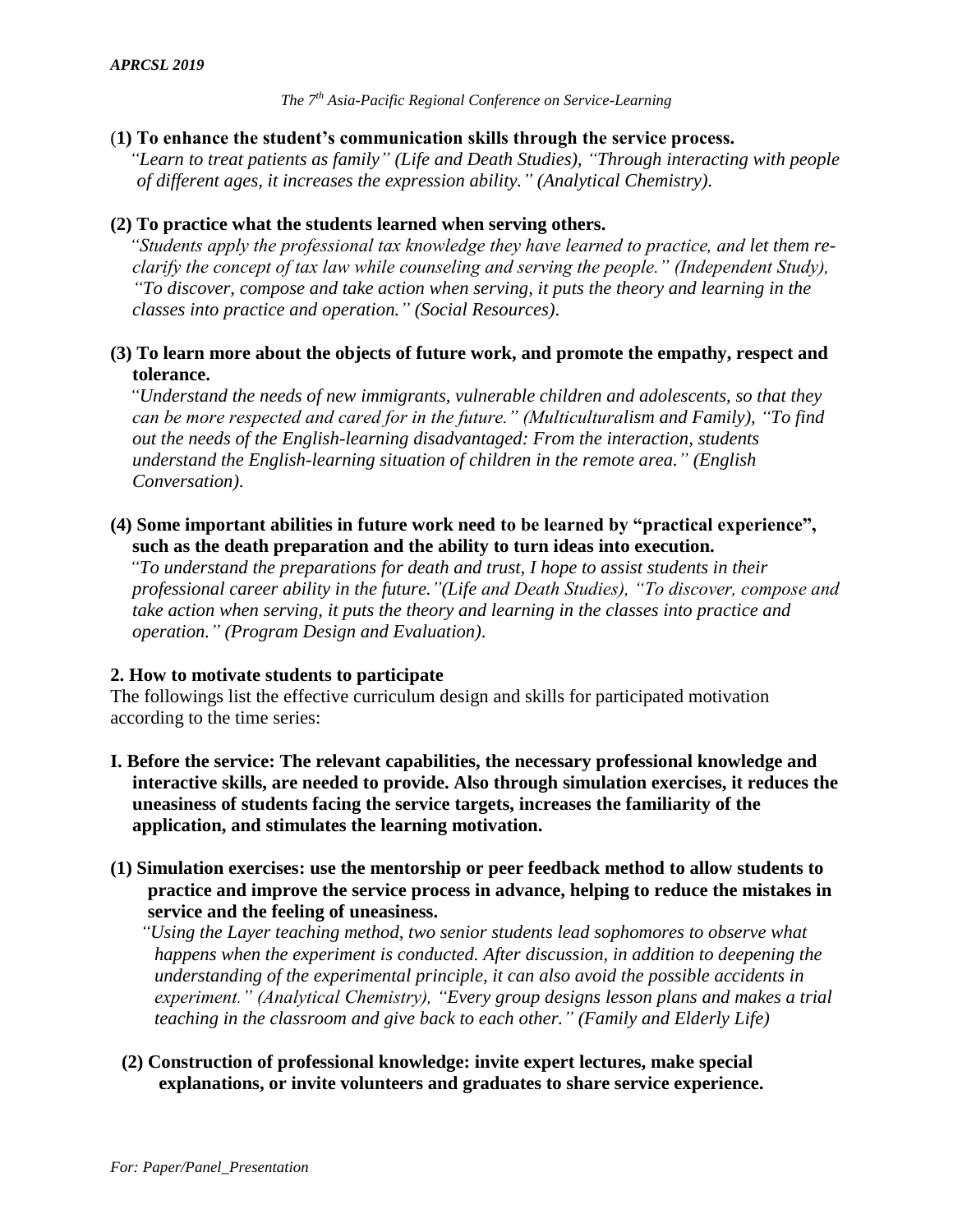*"To conduct curriculum description, volunteer experience sharing, social service organization visit, volunteer service meaning and ethics, volunteer service preparation, it enhances students' cognitive concepts and establishes the right attitude and method for service." (Voluntary Service)*

#### **(3) Increasing the interactive ability and skills to help students have better interactive quality when facing the service target.**

*"In the first half of the course, the speaker is invited to let the students learn to make a pamphlet before they visit the patient. After the interview, they can give the patient a memory." (Life and Death Studies), "To explain the curriculum with some stories, videos or activities, it promotes the atmosphere of discussion and interaction, and then directly use activities or games to guide students to perform on stage, let them stand in front of the public and perform more naturally." (Multiple Intelligences Development and Learning)*

- **II. During the service: When students are in service process, it is inevitable that they will encounter various difficulties or emergencies. Teachers need to provide professional knowledge and interaction assistance. It is also needed to practice experience reflection and interaction under the supervision of teachers and group discussion.**
- **(1) Teachers help students integrate professional knowledge with service experience.** *"Regularly assist students in group discussions and help them learn how to integrate professional knowledge with the service application." (Program Design and Evaluation)*

#### **(2) Teachers should provide the real-time assistance and guidance to students.**

*"When students encounter the difficulties or unexpected situations in service, teachers should provide immediate assistance and guidance." (Community Occupational Therapy)*

## **(3) Assist students to exchange, reflect and integrate their experience under the supervision of teachers and group discussion.**

*"When four group supervisors share their experiences, other members give recognition and encouragement. Through experience sharing and mutual learning, they can enhance selfworth and recognition and recognize other institutions, volunteer services and problems. Exchanging different perspectives and opinions, following the leadership of supervisors and stimulating students' expressions and experiences, it provides different perspectives, opportunities for multiple reflections, and peer interaction enhancement." (Voluntary Service, English Conversation)*

## **III. After the service: The teachers explain the problems encountered by the students and guide them to learn and think.**

*"The second half of the lecture, through the lecturer's explanation, allows students to learn and think about life and death with more different perspectives." (Life and Death Studies)*

#### **3. Skill for inducing motivation:**

**(1)The teachers guide the students to think about their value in the contribution when students interact with the service targets. The positive feedback from the target can stimulate the enthusiasm and learning motivation of the students.**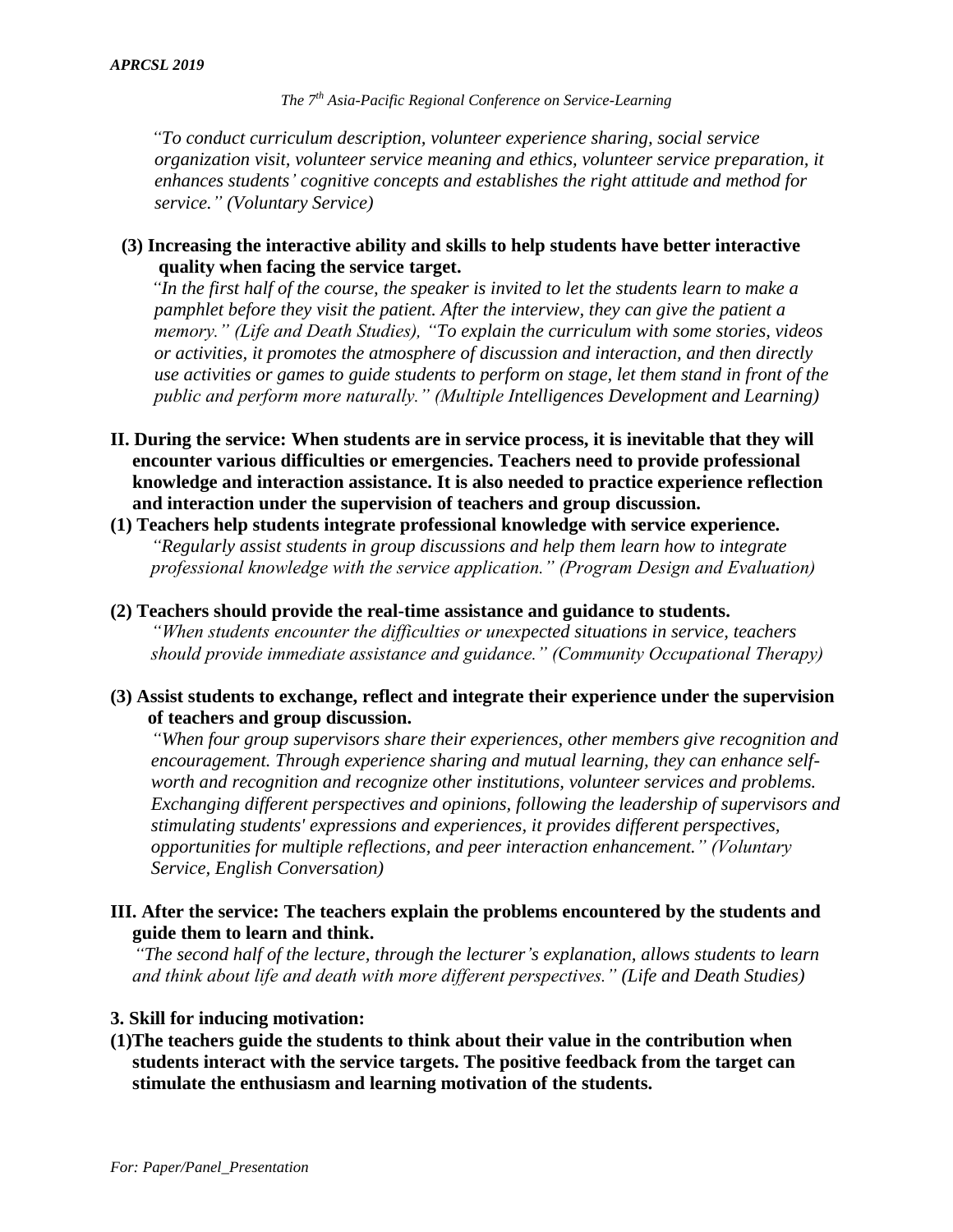*"By face-to-face contact with children of poor English-learning environment, we interact with them and provide our majors to stimulate their interest and motivation." (English Conversation),"I received a lot of feedback, learned a lot of experiences, and also had higher expectations for my knowledge and communication skills." (Analytical Chemistry)*

## **(2) Let students have full control over service learning planning, so that students have a sense of mission and responsibility.**

*"Value students' spontaneity, autonomy, service interest and institution preference. Encourage students to find service organizations and interviews on their own or provide the previous organization lists, relevant volunteer service platforms, and volunteer recruit information from institutions."(Voluntary Service)*

#### **4. Skills for leading students to reflect**

**(1) Starting from students' experience, use multimedia and multi-form courses to lead students to reflect on their own and service experience.** 

*"The life experience sharing, group debate, film situation worksheets, book reading, class discussion, sharing, reflection reports, role-playing, film and TV teaching material productions, etc., can experience the service-learning, the leadership and influence to others and the connotation of service issues." (Service and Leadership)*

#### **(2) Use structured discussion to guide students through a comprehensive reflection.**

*"Rethink at the end of the service. After the four-week service is completed, the students will be guided to rethink by the four-F (fact, feeling, finding and future) worksheet." (Family and Aging)*

#### **Conclusions and contributions to theory and practice**

The student's motivation for participation plays a key role in the service-learning curriculum. The challenges faced by the teachers involve how to induce students to actively learn, reduce the uncertainty and improve the self-identity and value. Let the "service" be able to be "learned". In addition to the implementation, reflection in the process and after class is also an important part of guiding students to observe and discuss issues that arise during the service process, including the performance of the target, the review of the implementation and inspiration in the students' minds. Teachers can use the multi-curricular model to guide the reflection.

**Keywords**: service-learning, professional course, reflection, motivation

#### **References**:

- Guo, T. Y., Liao, S. H., & Shih, H. Y. (2010). Experiential education: Theory and practice, 2nd ed. Taipei, Far Du Publishing.
- Hsieh, C. M., Wang, J. Y., & Zhuang, X. W. (2014). Experiential education: Learning from 150 games, 5th ed. Taoyuan County, Asia Association for Experiential Education.
- Kolb, D.A. (1984). Experiential learning: Experience as the source of learning and development. Englewood Cliffs, NJ: Prentice Hall.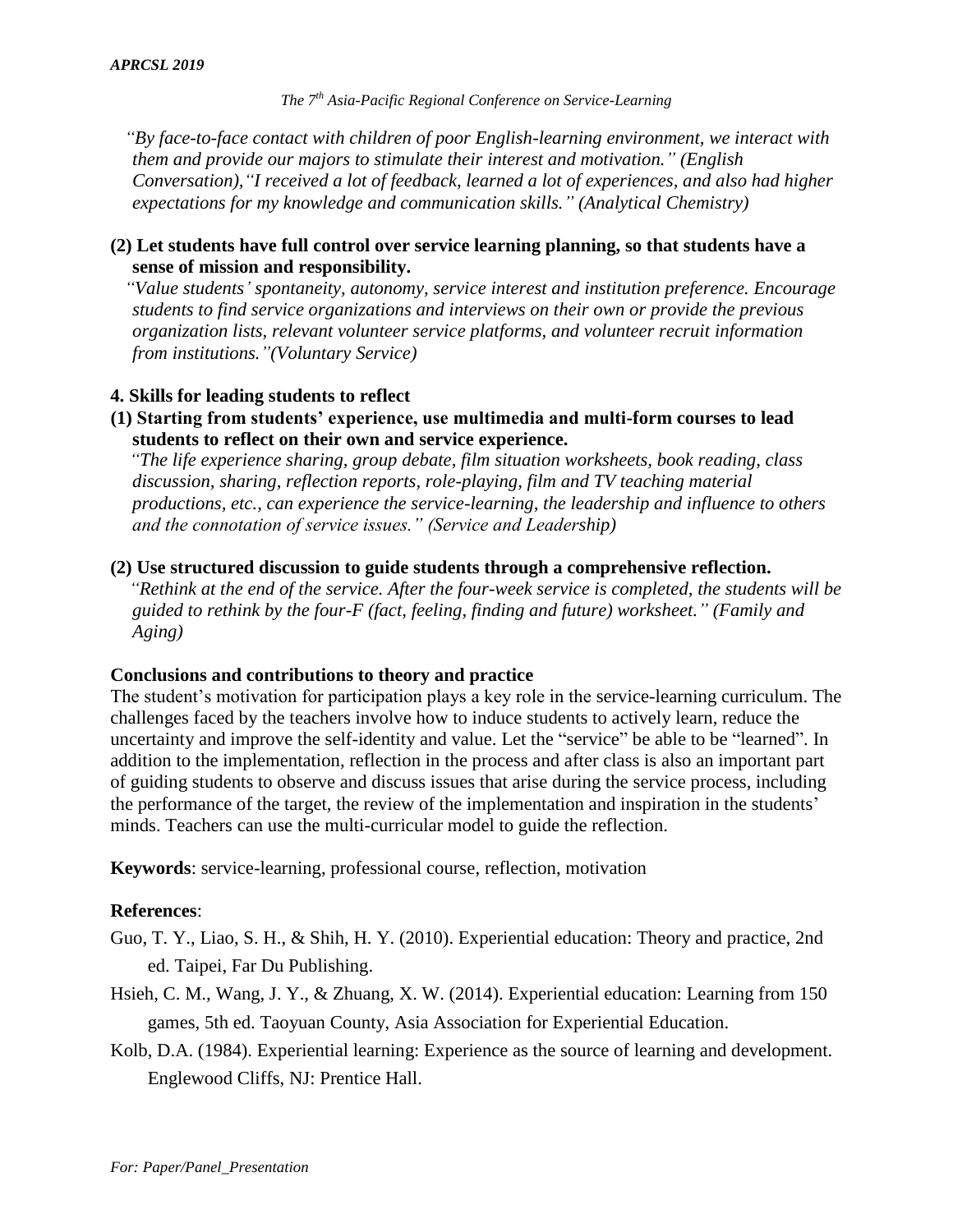- Li, C. C., Chen, C. H., & Shu, B. H. (2011). Experiential learning as a teaching strategy to cultivate humanity: An example of service-learning course. *Journal of Medical Education, 15*(2), 134-142.
- Lin, L. J. (2016). Students' involvement and community support for service engagement in online tutoring. *Journal of Education Media & Library Sciences, 53*(2), 245-268.
- Wang, C. S. (2006). The concept of experiential learning and its application in educational situations. *Taiwan Education Review, 640*, 32-36.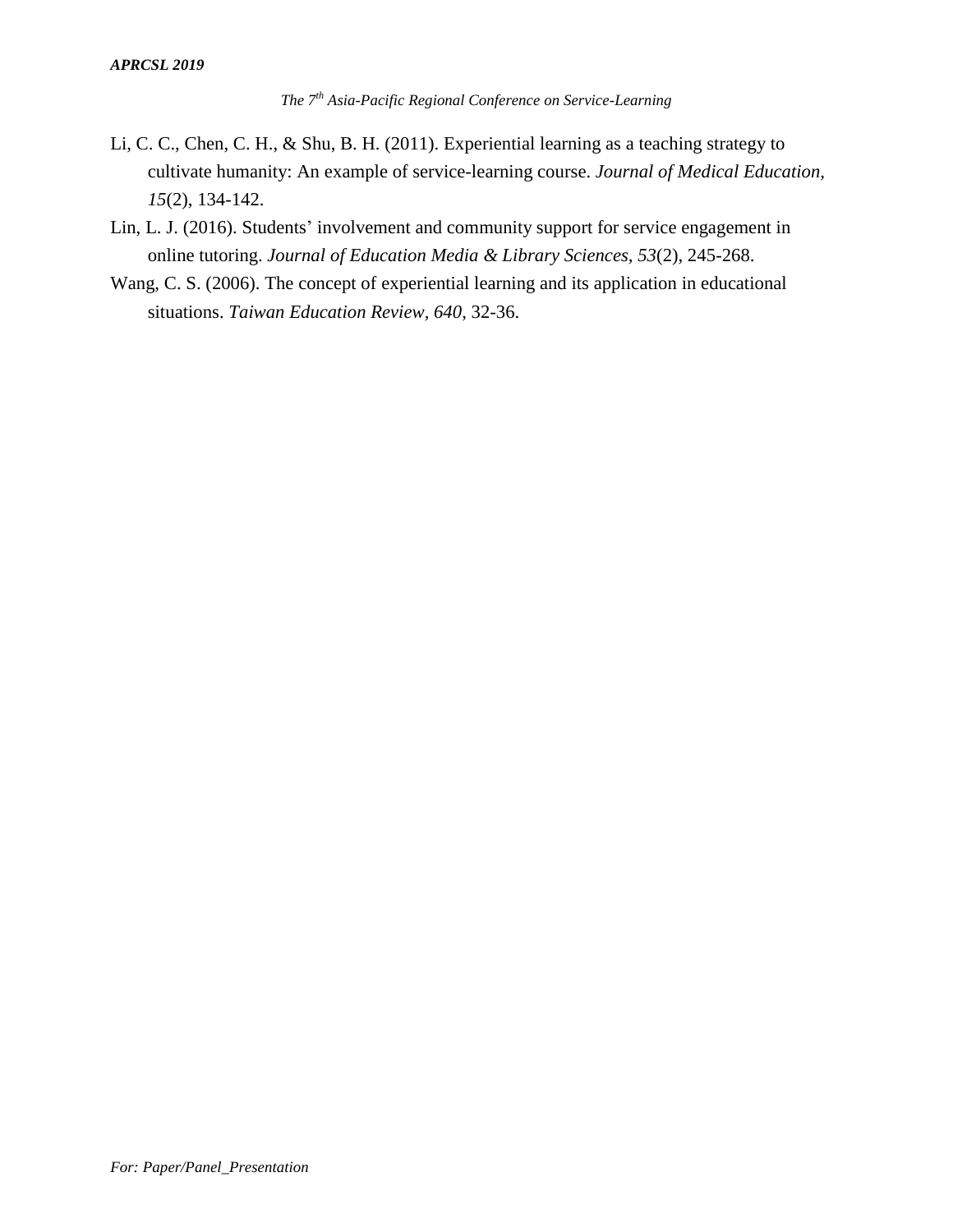# **Biographical sketch of each presenter**

#### **Presenter 1**:

Chwo, Miao-Ju

Assistant Professor, Department of Nursing/ Director, Service-Learning Center, Fu Jen Catholic University, Taiwan, ROC

Miao-Ju graduated from Case Western Reserve University, Cleveland, Ohio, USA and got her PhD in 1999. Miao-Ju is the Director of Service-Learning Center and also the Assistant Professor in Department of Nursing, Fu Jen Catholic University, Taiwan. Miao-Ju's specialty is pediatric nursing, life development, chronic disease selfmanagement and professional service-learning. Miao-Ju has been the Leader teacher of the International Service-Learning team at Mother House, Kolkata, India from 2011 to 2018.

Email: 071471@mail.fju.edu.tw

Address: 6F, 23, Lane 190, Guang-Fu North Road, Taipei 10579, Taiwan, ROC

#### **Presenter 2**:

Kung, I-Min

Staff, Service-Learning Center, Fu Jen Catholic University, Taiwan, ROC

I-Min Kung graduated from Department of Library and Information Science, Fu Jen Catholic University, Taiwan. She is the Secretary of Service-Learning Center and in charge of the Professional Service-Learning Courses. She is also the Leader teacher of the self-directed students' team to help the children recognize their characteristics and establish their confidence in Lashio, Myanmar from 2014 to 2018.

Email: 134367@mail.fju.edu.tw

Address: 510, Zhongzheng Rd., Xinzhuang Dist., New Taipei City 24205, Taiwan, ROC

#### **Presenter 3**:

#### Chiu, Hui Ming

Staff of Service-Learning Center / Fu Jen Catholic University/ Taiwan, R. O. C.